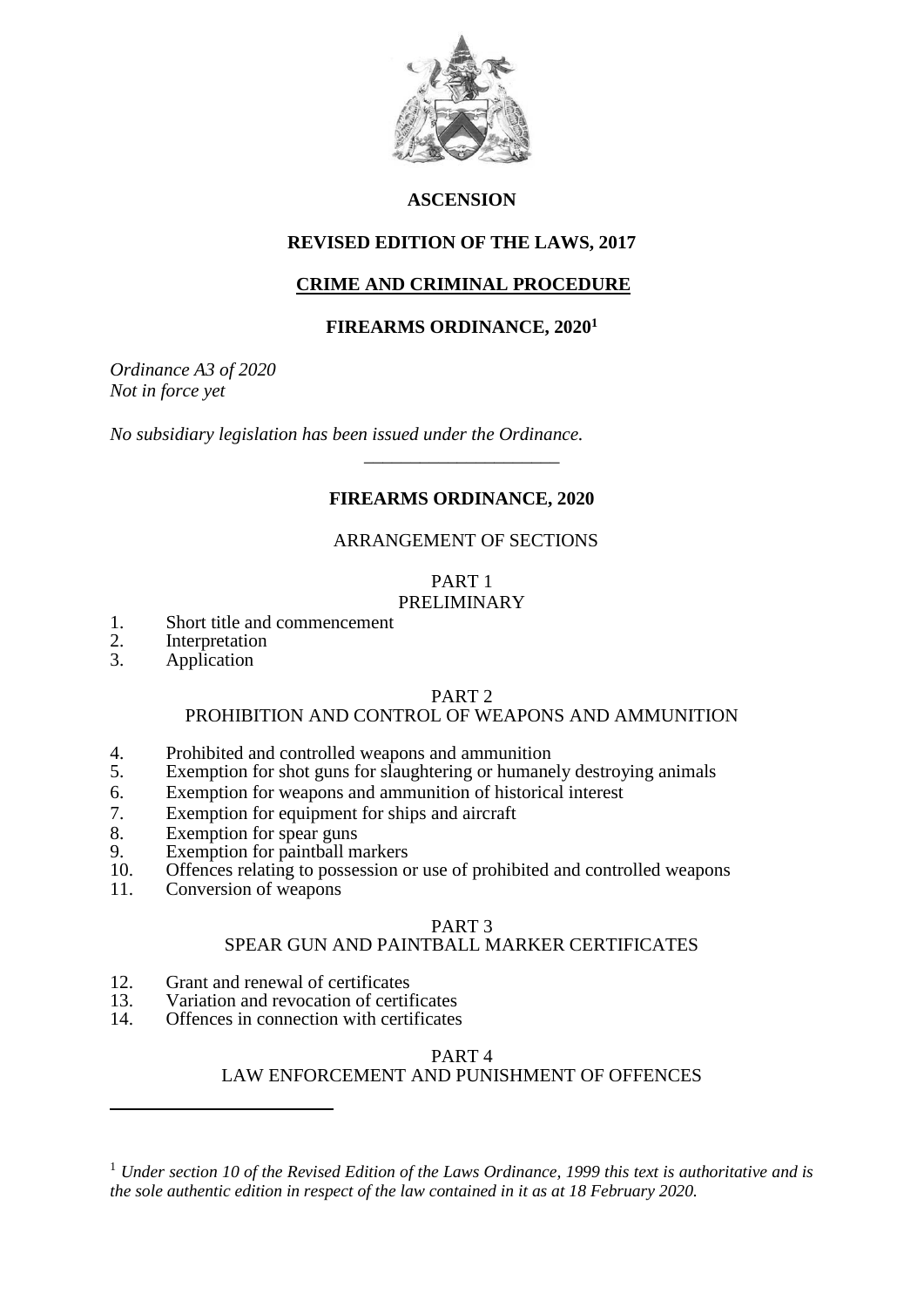- 15. General powers of entry, search and seizure
- 16. Powers of stop and search
- 17. Production of written permission or certificate
- 18. Firearms about to be exported
- 19. Prosecution and punishment of offences
- 20. Court's powers on conviction

#### PART 5 MISCELLANEOUS PROVISIONS

- 21. Service of notices<br>22. Power of Chief Of
- 22. Power of Chief Officer of Police to delegate<br>23. Regulations
- **Regulations**

AN ORDINANCE to prohibit the importation, possession and use of certain weapons and to control other weapons in Ascension; and for connected or incidental matters.

#### **PART 1 PRELIMINARY**

#### **Short title and commencement**

**1. (1)** This Ordinance may be cited as the Firearms Ordinance, 2020, and comes into force on a date or dates fixed by the Governor by order.

- **(2)** An order under subsection (1) may—
	- *(a)* appoint different dates for different provisions or for different purposes of the same provision; and
	- *(b)* contain such transitional or consequential provisions as appear to the Governor to be necessary or convenient.

#### **Interpretation**

**2.** In this Ordinance—

**"acquire"** means to hire, accept as a gift, purchase or borrow, and **"acquisition"** is to be construed accordingly;

**"air weapon"** includes an air rifle, air gun or air pistol, but does not include a paintball marker; **"ammunition"** means any missile capable of being used in any firearm, and includes a bomb,

grenade or other like missile whether capable of use with a firearm or not;

- **"certificate"** means a certificate granted by the Chief Officer of Police under section 12;
- **"controlled weapon"** means a paintball marker or spear gun;
- **"designated paintball area"** means any area designated by the Governor under regulation 23(1)*(f)* for the purposes of paintball-related activity;
- **"firearm"** means any lethal barrelled weapon of any description (including a shot gun) from which any shot, bullet or other like missile can be discharged, but does not include a spear gun or a paintball marker;
- **"imitation firearm"** means any article which has the appearance of being a firearm, whether or not it is capable of discharging any shot, bullet or other like missile, but does not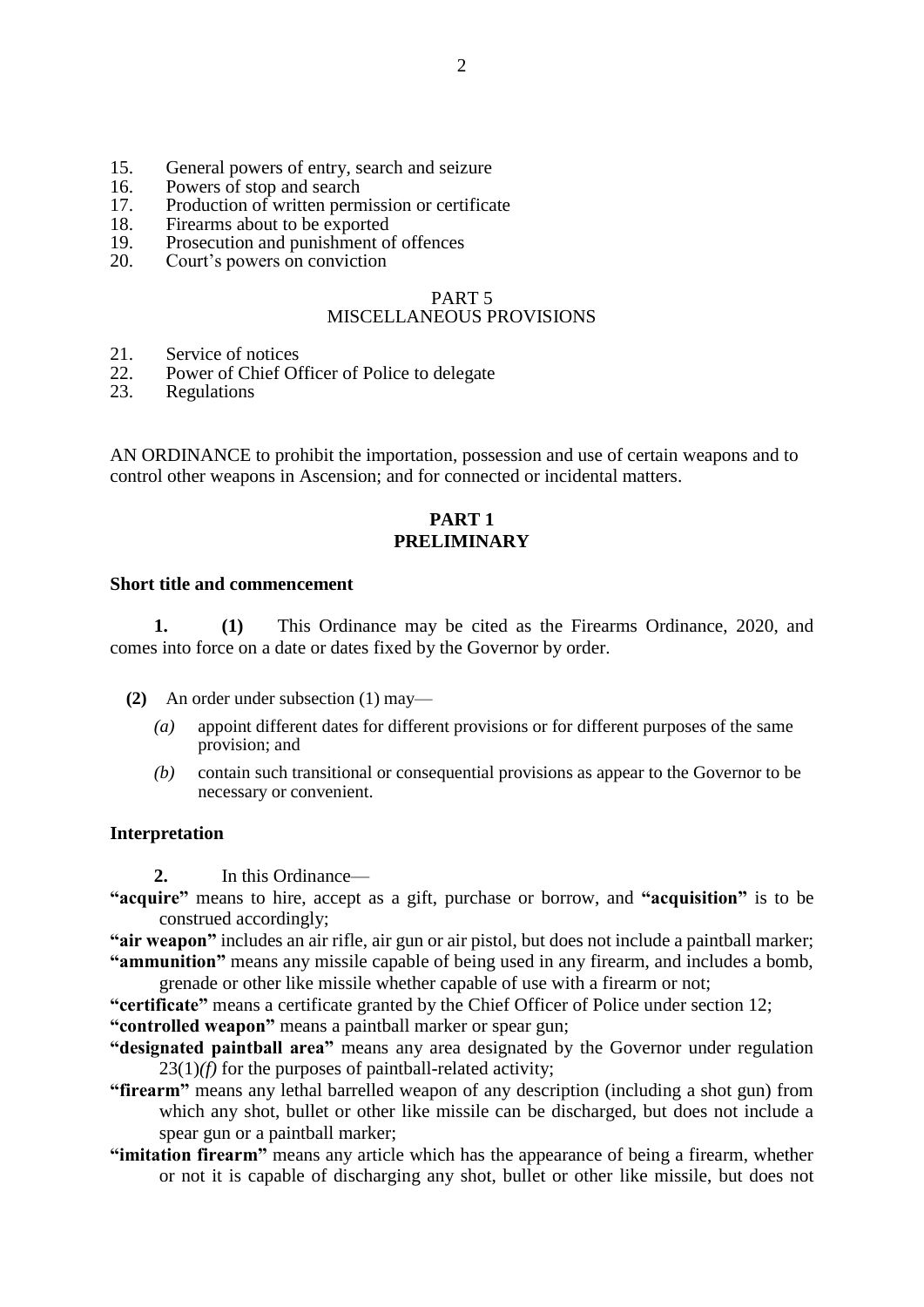include a water pistol or any other article specifically manufactured for use as, and can be clearly identified as, a toy;

- **"land"** includes land covered with water;
- **"paintball marker"** means a barrelled device designed for use in the sport of paintball which uses an expanding gas, such as carbon dioxide  $(CO<sub>2</sub>)$  or compressed air, to propel frangible, dye-filled balls through the barrel at a muzzle velocity not exceeding 300 feet per second;
- **"premises"** includes land with or without a building or buildings erected on such land and, subject to any applicable law or international Convention relating to aviation, includes an aircraft;
- **"prohibited weapon"** means any firearm (including a shot gun), any readily-convertible firearm, any air weapon and such other weapons as may be prescribed from time to time by regulations made under section 23(1)*(g)*;
- **"public place"** includes any highway and any other premises or place to which at the material time the public have or are permitted to have access, whether on payment or otherwise;
- **"readily convertible"** means capable of converted without any special skill on the part of the person converting it and the work involved in converting it does not require equipment or tools other than such as are in common use by persons carrying out works of construction and maintenance in their own homes;
- **"readily convertible firearm"** means any article which has the appearance of being a firearm and which can be readily convertible into a weapon from which a shot, bullet or other like missile can be discharged;
- **"revolver"** means, in relation to a smooth-bore gun, a gun containing a series of chambers which revolve when the gun is fired;
- **"shot gun"** means a smooth-bore gun (not being an air weapon or paintball marker) which—
	- *(a)* has a barrel not less than 24 inches in length and does not have any barrel with a bore exceeding 2 inches in diameter;
	- *(b)* either has no magazine or has a non-detachable magazine incapable of holding more than two cartridges; and
	- *(c)* is not a revolver gun;
- **"spear gun"** means a hand held spear or lance and a hand held weapon designed to discharge a spear or lance whilst underwater;

**"transfer"** includes letting on hire, giving, lending, or otherwise parting with possession.

#### **Application**

.

**3.** This Ordinance does not apply to the following persons when respectively acting in the lawful discharge of their duties as such on Ascension:

- *(a)* any member of the St Helena Police Service;
- *(b)* any member of Her Majesty's armed forces; or
- *(c)* any member of the United States armed forces.

#### **PART 2 PROHIBITION AND CONTROL OF WEAPONS AND AMMUNITION**

#### **Prohibited and controlled weapons and ammunition**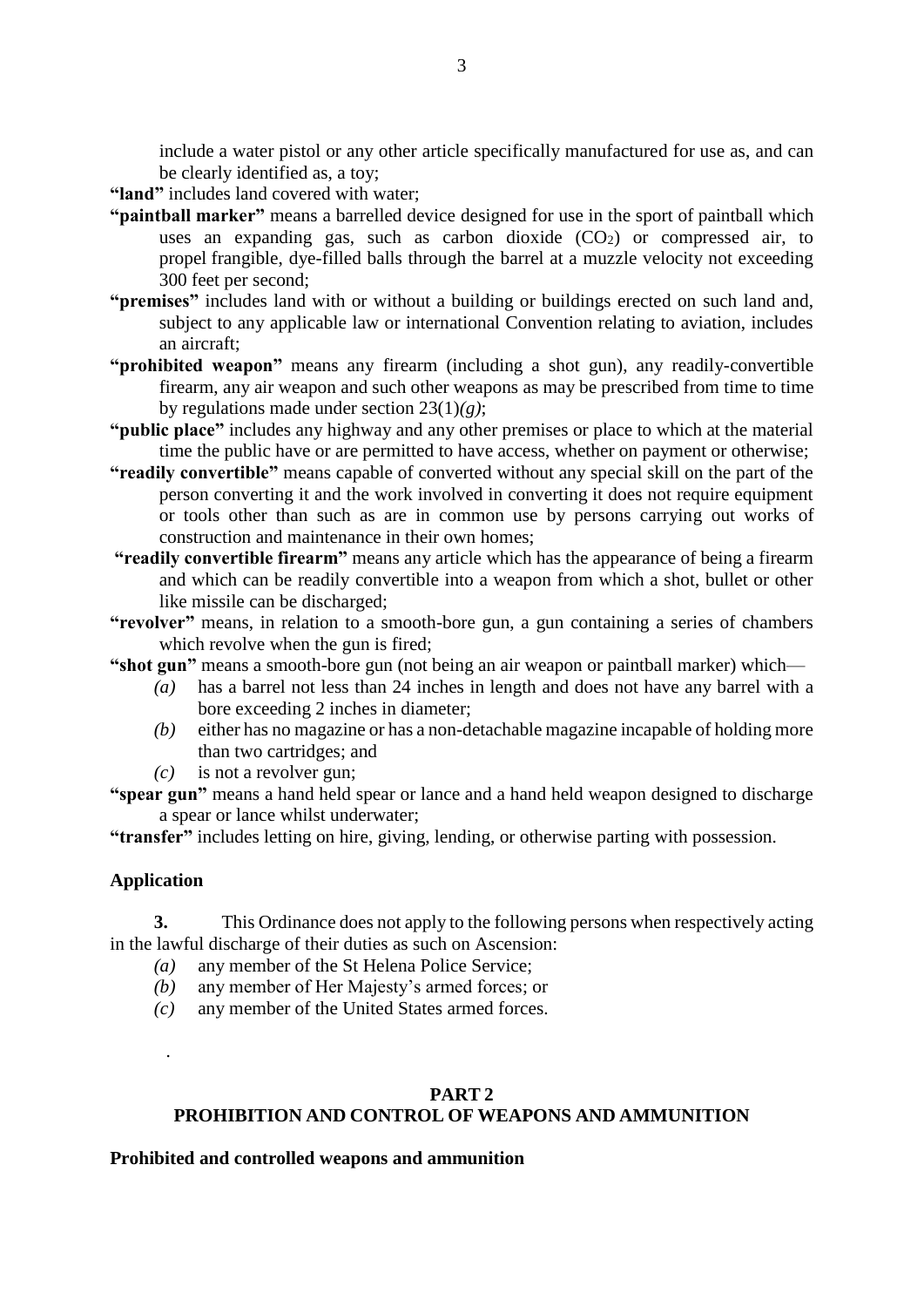**4.** It is an offence for a person to have in his or her possession, import, acquire, manufacture, sell or transfer–

- *(a)* any prohibited weapon or ammunition;
- *(b)* any controlled weapon,

otherwise than in accordance with an exemption (including any conditions) granted under this Ordinance.

Maximum penalty for an offence under—

(*a*) subsection  $(1)(a)$ , a fine, or imprisonment for 3 years, or both;

 $(b)$  subsection  $(1)(b)$ , a fine, or imprisonment for one year, or both.

#### **Exemption for shot guns for slaughtering or humanely destroying animals**

**5. (1)** A person may, with the written permission of the Chief Officer of Police, have in his or her possession a shot gun and ammunition for the purpose of slaughtering any animal intended to be used for human consumption or humanely destroying an animal that is not intended to be used for human consumption.

**(2)** The Chief Officer of Police may, in his or her discretion, specify in writing when granting permission given under subsection (1), such conditions as he or she considers appropriate in the circumstances for the purpose of securing the shot gun or ammunition or ensuring that it will not endanger the public safety or peace. Such conditions may include, but are not limited to, conditions concerning the storage, possession, use, sale, transfer or disposal of any shot gun and its ammunition.

**(3)** A person with written permission under subsection (1) who fails to comply with any condition specified in the permission commits an offence. Maximum penalty: A fine of £300 or imprisonment for 3 months, or both.

**(4)** The Chief Officer of Police, in his or her discretion, may at any time revoke permission given to a person under subsection (1) by notice in writing requiring the person to

**(5)** A person who fails without reasonable excuse (which the person must prove) to comply with the requirements of a notice given pursuant to subsection (4) commits an offence. Maximum penalty: A fine of £100.

#### **Exemption for weapons and ammunition of historical interest**

deliver up the written permission by a date specified in the notice.

**6. (1)** Subject to subsection (2), the Ascension Island Heritage Society (or any named member of that body) may, with the written permission of the Chief Officer of Police, acquire or have in their possession any article which constitutes a prohibited weapon or controlled weapon or ammunition, and which is of historical interest, for the purposes of its display to members of the public.

**(2)** In respect of any article referred to in subsection (1) which came into the possession of the Ascension Island Heritage society before 1 January 2020—

- *(a)* the requirement in subsection (1) to have written permission does not apply, but
- *(b)* the Chief Officer of Police may, in his or her discretion, specify by notice in writing any such conditions as may be specified under subsection (3).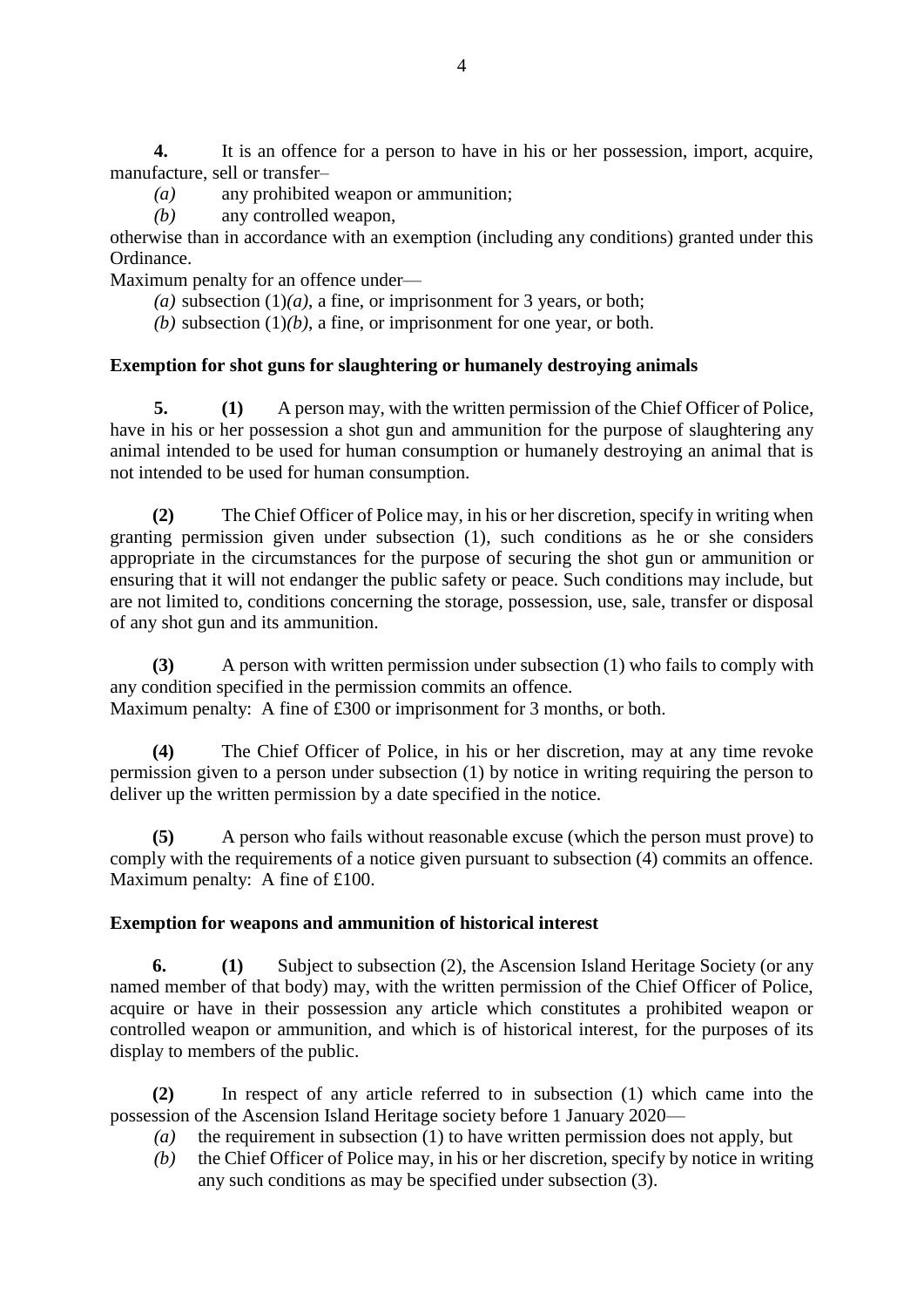**(3)** When granting permission under subsection (1), the Chief Officer of Police may, in his or her discretion, specify in writing such conditions as he or she considers appropriate in the circumstances for the purpose of securing any prohibited or controlled weapon or ammunition article referred to in subsection (1), or for purposes of ensuring that it such article will not endanger the public safety or peace. Such conditions may include, but are not limited to, conditions concerning storage, possession, and use.

**(4)** A person who fails to comply with any condition specified in a permission granted under subsection (1) or a notice issued under subsection (2) commits an offence. Maximum penalty: A fine of £300 or imprisonment for 3 months, or both.

**(5)** The Chief Officer of Police, in his or her discretion, may at any time revoke permission given to a person under subsection (1) by notice in writing requiring the person to deliver up the written permission by a date specified in the notice.

**(6)** A person who fails to comply with the requirements of a notice given pursuant to subsection (5) commits an offence. Maximum penalty: A fine of £100.

#### **Exemption for equipment for ships and aircraft**

- **7. (1)** A person may—
- *(a)* have in his or her possession a firearm or ammunition on board a ship, boat or other sea vessel, as part of the safety equipment thereof; and
- *(b)* remove such firearm or ammunition from or to the ship, boat or other sea vessel for the purpose of repair or inspection, or after the completion thereof;
- **(2)** A person may—
- *(a)* have in his or her possession signalling apparatus or ammunition therefor on board an aircraft or at an aerodrome, as part of the equipment of the aircraft or aerodrome; and
- *(b)* remove such signalling apparatus or ammunition from one aircraft to another at an aerodrome, or from or to an aircraft at an aerodrome to or from a place appointed for the storage thereof in safe custody at that aerodrome, and keep any such apparatus or ammunition at such a place.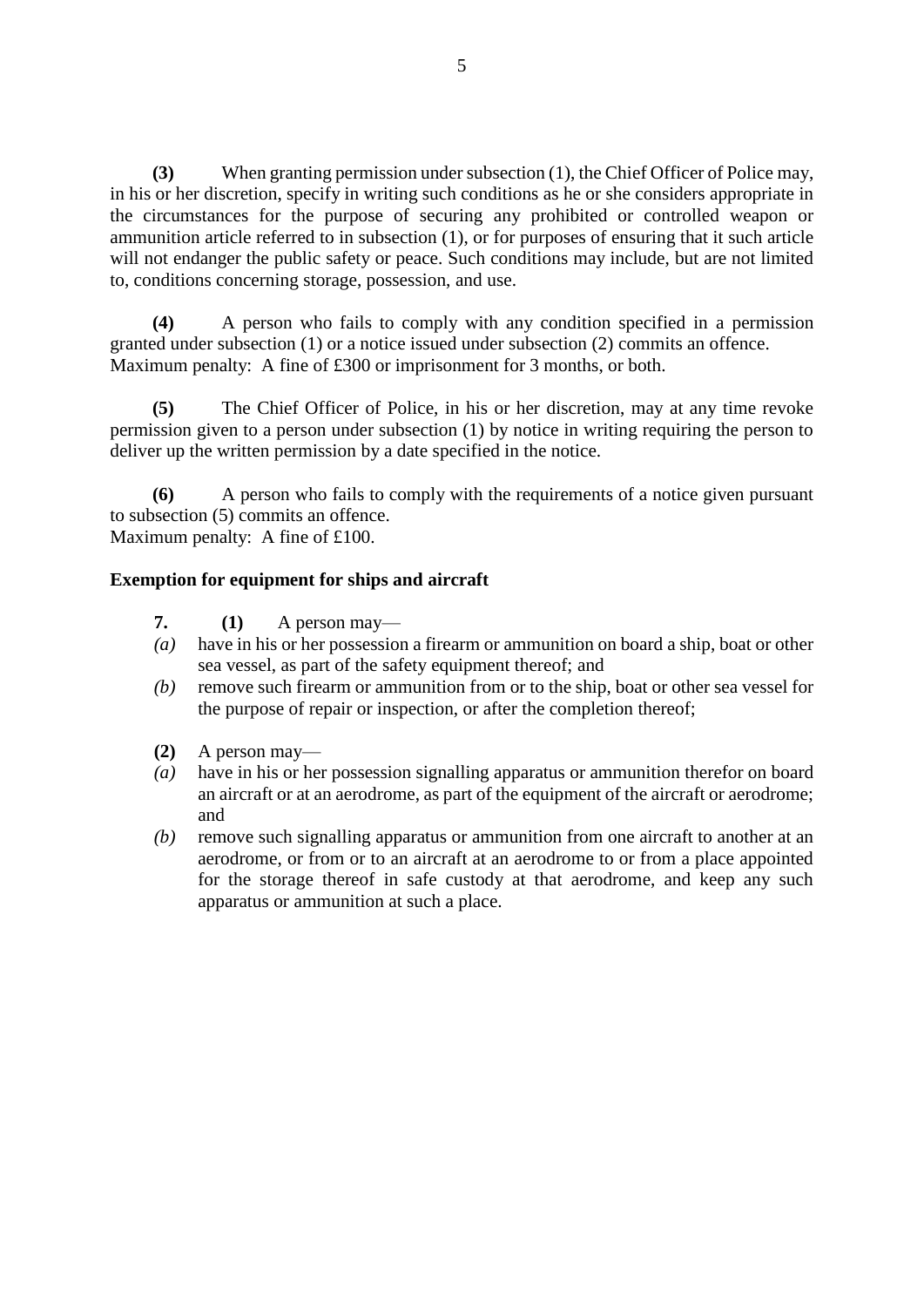#### **Exemption for spear guns**

**8. (1)** A person who holds a spear gun certificate granted under section 12 may have in his or her possession, import or acquire a spear gun, but subject to the conditions specified in the certificate and the restrictions on the possession and use as contained in the Spear Guns Control Ordinance, 2018.

**(2)** A person referred to in subsection (1) may sell or transfer a spear gun to any other person who holds such a spear gun certificate.

**(3)** A person may have in his or her possession, import, acquire, manufacture, sell or transfer a spear gun without a certificate referred to in subsection (1), if the spear gun takes the form of either a hand held spear or lance, or a hand held weapon the construction of which is such that discharge of the spear or lance is powered only by the energy of a rubber band or tube held under tension without mechanical assistance.

#### **Exemption for paintball markers**

**9. (1)** A person who holds a paintball marker certificate granted under section 12 may, for the purpose of participating in paintball-related activities within a designated paintball area, import, acquire or have in his or her possession a paintball marker, but subject to the conditions specified in the certificate.

- **(2)** A person referred to in subsection (1) may–
- *(a)* sell or transfer a paintball marker to any other person who holds such a paintball marker certificate;
- *(b)* lend or let on hire a paintball marker to any person in accordance with subsection (3), including for fee, gain or reward.

**(3)** Subject to subsection (5), a person who does not hold a paintball marker certificate may, for the purpose of participating in paintball-related activities, borrow or hire and have is his or her possession a paintball marker but only within a designated paintball area.

**(4)** A paintball marker must not resemble a conventional firearm.

**(5)** It is an offence for a person to part with the possession of a paintball marker to a child under the age of 14 years, unless the person–

- *(a)* does so within a designated paintball area for the purpose of the child's participation in paintball-related activities in that designated paintball area; and
- *(b)* is satisfied that the child will, for the duration of the relevant paintball-related activities, remain in the designated paintball area and under the supervision of a person aged 21 or over who holds a valid paintball marker certificate.

Maximum penalty: A fine of £200.

**(6)** If a person has a paintball marker in his or her possession within a designated paintball area, it is an offence for that person to use it for firing any missile beyond the boundaries of that area.

Maximum penalty: A fine of £200.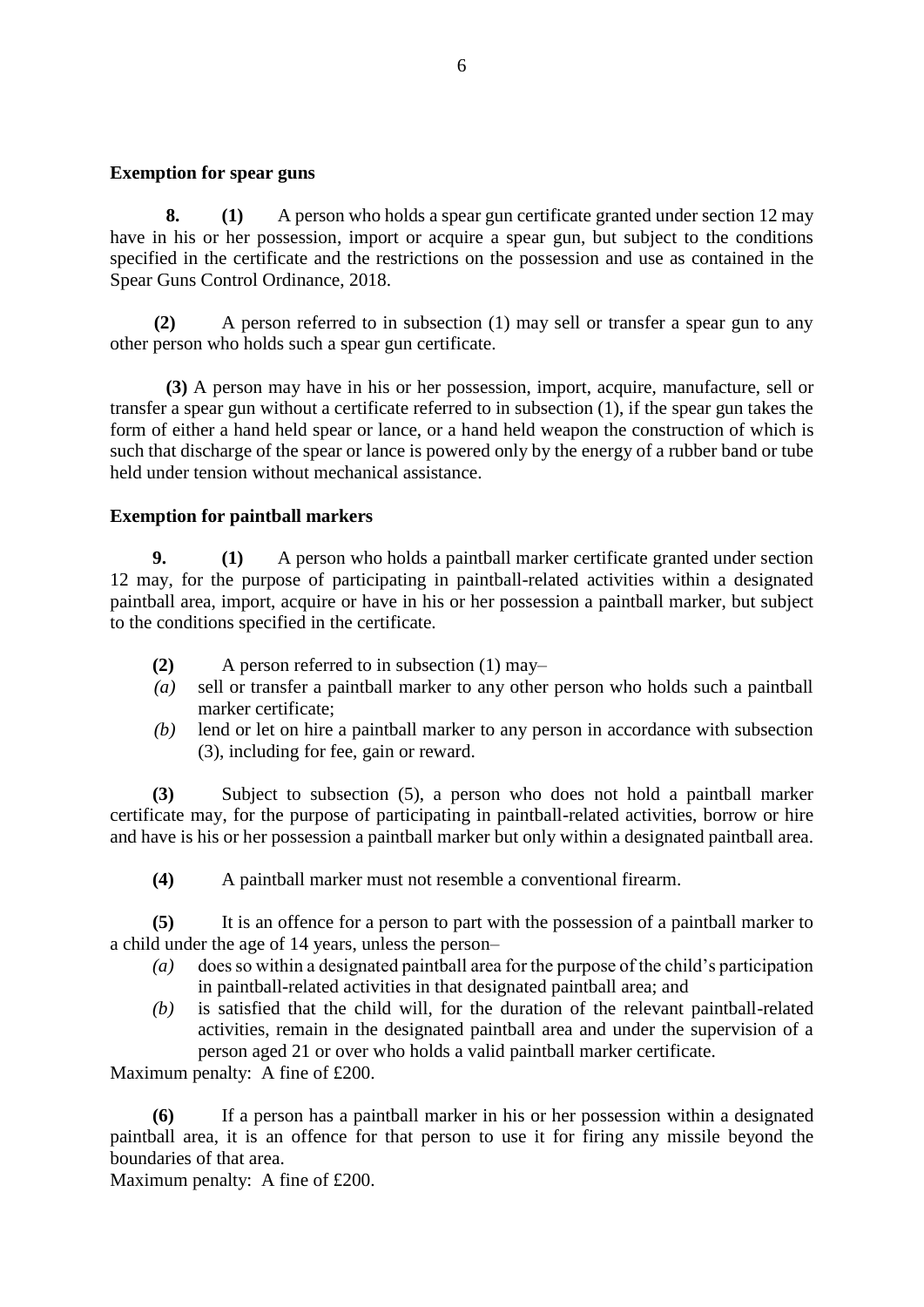**(7)** In proceedings for an offence under subsection (5), it is a defence to prove that the person charged with the offence believed the other person to be 14 years or over, and that reasonable grounds existed for such belief.

#### **Offences relating to possession or use of prohibited and controlled weapons**

**10. (1)** A person who has in his or her possession any prohibited or controlled weapon or ammunition with intent by means thereof to endanger life, or to cause damage to property, or to enable another person to do so, commits an offence triable only on indictment. Maximum penalty: A fine, or imprisonment for life, or both.

**(2)** For the purposes of subsection (1) it is immaterial whether or not any life has been endangered or damage caused to any property.

**(3)** It is an offence for a person to have in his or her possession any prohibited or controlled weapon or imitation firearm with intent by means thereof to cause, or enable another person by means thereof to cause, any person to believe that unlawful violence will be used against him or her or another person.

Maximum penalty: a fine, or imprisonment for 10 years, or both.

**(4)** A person who makes or attempts to make any use whatsoever of a prohibited or controlled weapon or imitation firearm with intent to prevent, obstruct or resist the lawful arrest or detention of him- or herself or another person, commits an offence triable only on indictment. Maximum penalty: A fine, or imprisonment for life, or both.

**(5)** A person who has with him or her a prohibited or controlled weapon or imitation firearm with intent to commit any offence punishable by imprisonment, or to resist arrest, or prevent the arrest of another person, in any case while the person has the prohibited or controlled weapon or imitation firearm in his or her possession, commits an offence triable only on indictment.

Maximum penalty: A fine, or imprisonment for life, or both.

**(6)** In proceedings for an offence under subsection (4) or (5), proof that the defendant had a prohibited or controlled weapon or imitation firearm with him or her and intended to commit an offence, or to resist or prevent arrest, is sufficient evidence that the person intended to have it with him or her while doing so.

**(7)** A person in possession of a prohibited or controlled weapon or imitation firearm who—

*(a)* enters or is in any building or part of a building, or

*(b)* enters upon or is on any land (other than a building),

as a trespasser and without reasonable excuse (which the person must prove) commits an offence.

Maximum penalty:

For an offence under subsection  $(7)(a)$ , a fine, or imprisonment for 7 years, or both. For an offence under subsection (7)*(b)*, a fine of £300 or imprisonment for 3 months, or both.

**(8)** A person who, without lawful authority or reasonable excuse (which the person must prove) has with him or her in a public place a loaded controlled weapon, an imitation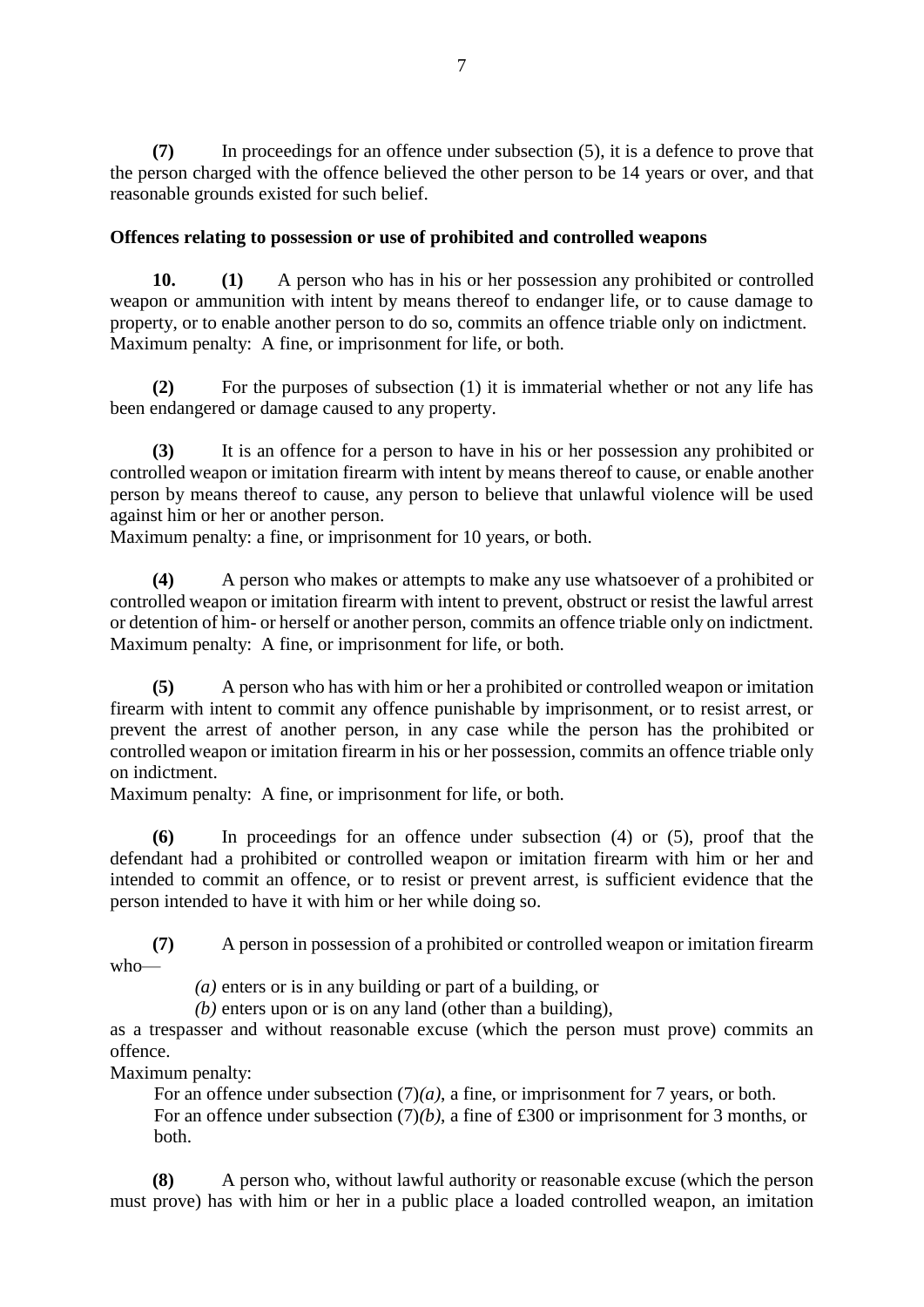firearm, or any prohibited weapon (whether loaded or not) together with ammunition suitable for use therewith, commits an offence.

Maximum penalty: A fine, or imprisonment for 5 years, or both.

**(9)** For purposes of subsection (8), a paintball marker is deemed to be loaded if there is ammunition in the chamber or barrel, or in any magazine or other device which is in such a position that the ammunition can be fed into the chamber or barrel by the manual or automatic operation of some part of the gun or weapon.

# **Conversion of weapons**

**11. (1)** A person who shortens the barrel of a shot gun to a length of less than 24 inches commits an offence.

**(2)** For purposes of subsection (1), the length of the barrel of a firearm is measured from the muzzle to the point at which the charge is exploded on firing. Maximum penalty: A fine, or imprisonment for 3 years, or both.

#### **PART 3 SPEAR GUN AND PAINTBALL MARKER CERTIFICATES**

#### **Grant and renewal of certificates**

**12. (1)** An application for the grant of a spear gun or paintball marker certificate must be made to the Chief Officer of Police in the prescribed form and must state such particulars as required by the form.

**(2)** Subject to subsection (3), on receipt of a valid application made in accordance with subsection (1), the Chief Officer of Police may grant or renew a certificate if he or she is satisfied that the applicant can be permitted to possess a spear gun or paintball marker, as the case may be, without danger to the public safety or to the peace.

- **(3)** A certificate must not be granted—
- *(a)* to a person who is under the age of 14 years at the time of making their application; or
- *(b)* to a person who is prohibited from holding a certificate by virtue of an order made under section 20(1)*(c)*.

**(4)** A certificate granted or renewed pursuant to subsection (2) continues in force for a period of 12 months from the date it was granted or last renewed unless otherwise revoked.

**(5)** The Chief Officer of Police may, in his or her discretion, specify in a certificate granted under subsection (2) such conditions as he or she considers appropriate in the circumstances. Such conditions may include, but are not limited to, conditions concerning the storage, possession, use, sale, transfer or disposal of any spear gun or paintball marker and its ammunition.

- **(6)** A person aggrieved by—
- *(a)* the refusal of an application for the grant or renewal of a certificate; or
- *(b)* the attachment of any condition to the grant or renewal of a certificate,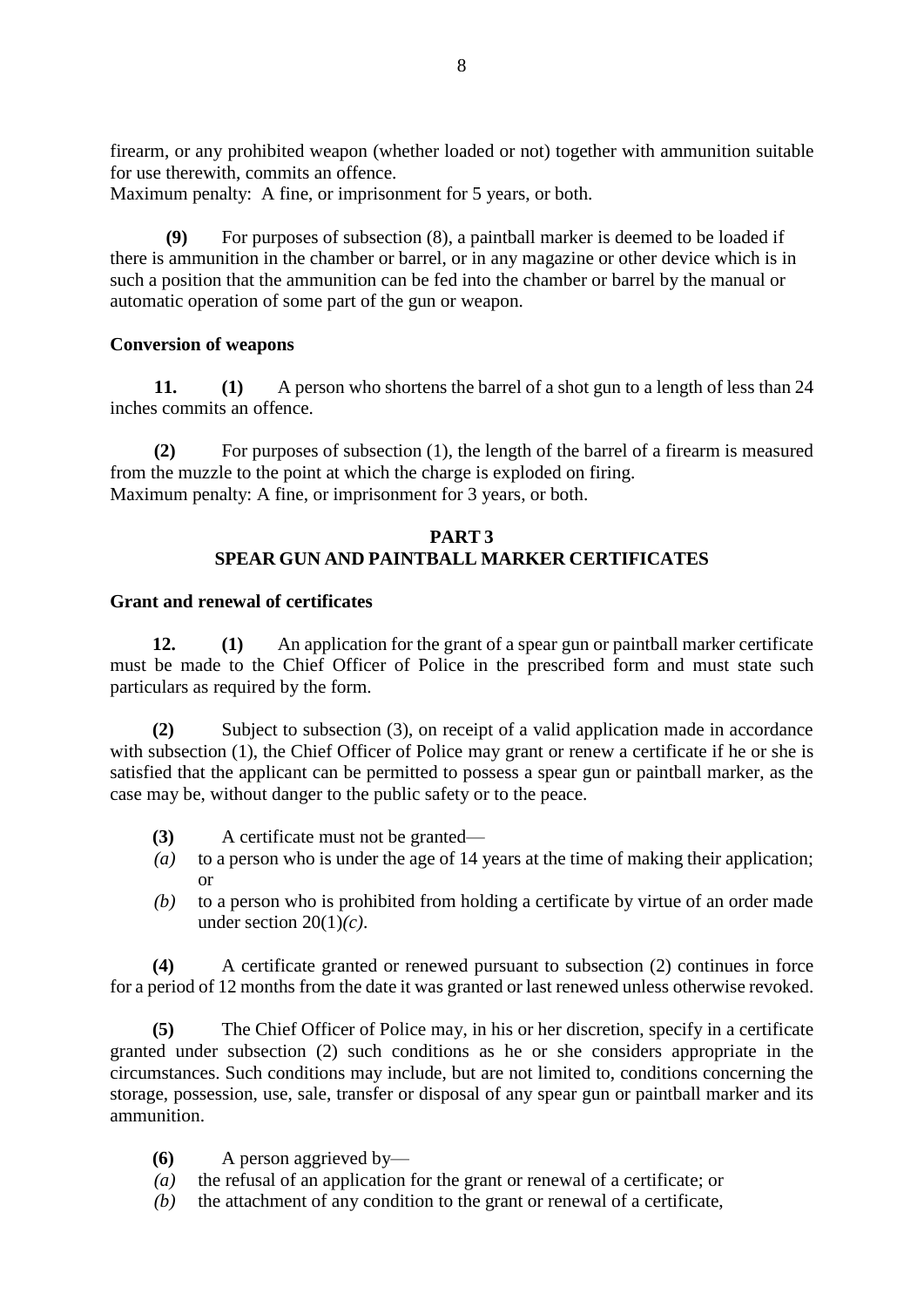may appeal to the Administrator, whose decision is final.

**(7)** An appeal under subsection (6) must be made in writing within 14 days of the date of the decision, but the Administrator may, in his or her discretion, extend in any case the time for making such an appeal.

**(8)** An application for the grant or renewal of a certificate may cover more than one spear gun or paintball marker, as the case may be, and an application for renewal may include an application for variation pursuant to section 13(1)*(b)*.

**(9)** The provisions of the Rehabilitation of Offenders Act 1974 (UK) do not apply to any request for information about past convictions, whether spent or otherwise, in connection with an application for a grant or renewal of a firearms licence or certificate.

#### **Variation and revocation of certificates**

**13. (1)** The Chief Officer of Police may vary the conditions subject to which a spear gun or paintball marker certificate is held—

- *(a)* at any time by notice in writing to the certificate holder; and
- *(b)* on the written application of the certificate holder.

**(2)** The Chief Officer of Police may revoke a spear gun or paintball marker certificate if—

- *(a)* there are reasonable grounds to suspect that the holder of the certificate has failed or is failing to comply with any provision of this Ordinance or the Spear Guns Control Ordinance, 2018;
- *(b)* there are reasonable grounds to believe that the holder of the certificate will fail to comply with any provision of this Ordinance or the Spear Guns Control Ordinance, 2018; or
- *(c)* there are reasonable grounds to suspect that the holder of the certificate can no longer be permitted to possess a spear gun or paintball marker, as the case may be, without danger to the public safety or to the peace.
- **(3)** A person aggrieved by—
- *(a)* the variation of, or refusal to vary, under subsection (1), the conditions subject to which a certificate is held; or
- *(b)* the revocation of a certificate under subsection (2),
- may appeal to the Administrator in the manner referred to in section 12(6) and (7).

**(4)** If a certificate is varied under subsection (1)(a), or revoked under subsection (2), the Chief Officer of Police must, by notice in writing, require the holder to surrender the certificate within 7 days:

Provided that if an appeal is made pursuant to subsection (3), this subsection does not apply to that variation or revocation, unless the appeal is withdrawn or dismissed, and then applies with the substitution for the reference to the date on which the appeal was withdrawn or dismissed.

**(5)** A person who fails without reasonable excuse (which the person must prove) to comply with a requirement under subsection (4) commits an offence. Maximum Penalty: A fine of £200.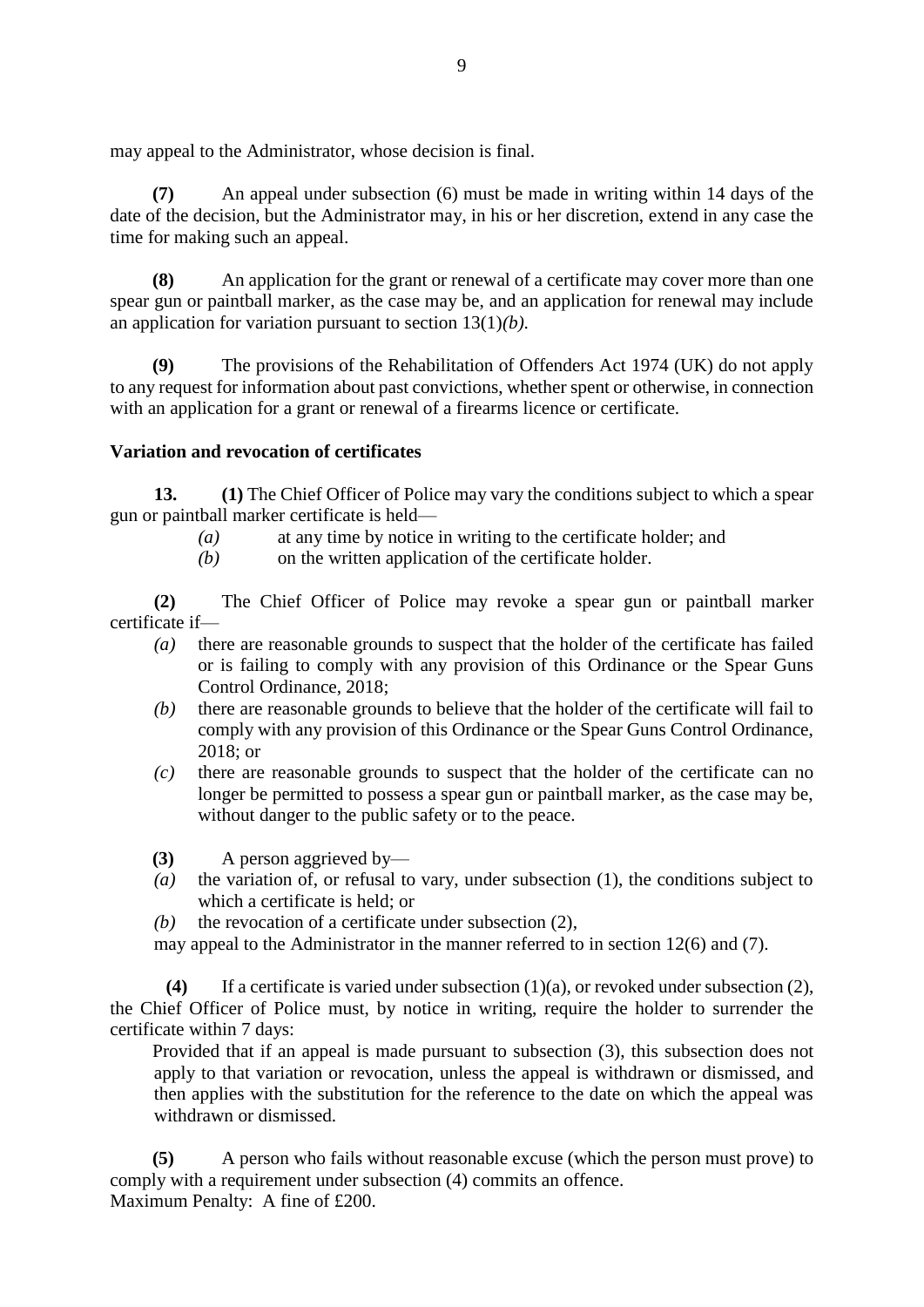#### **Offences in connection with certificates**

**14. (1)** A person who knowingly or recklessly fails to comply with any condition to which his or her certificate is subject, commits an offence.

Maximum penalty: A fine of £500, imprisonment for six months, or both.

**(2)** A person who knowingly or recklessly makes a statement false in any material particular for the purpose of procuring, whether for him- or herself or another person, the grant, renewal or variation of a spear gun or paintball marker certificate, as the case may be, commits an offence.

Maximum penalty: A fine of £500 or imprisonment for six months, or both.

**(3)** A person who, without lawful authority or reasonable excuse (which the person must prove) creates, alters, or destroys a spear gun or paintball marker certificate commits an offence.

Maximum penalty: A fine of £500, or imprisonment for six months, or both.

#### **PART 4 LAW ENFORCEMENT AND PUNISHMENT OF OFFENCES**

#### **General powers of entry, search and seizure**

**15.** If there are reasonable grounds for suspecting that an offence under this Ordinance has been, is being, or is about to be committed on any premises, a police officer may—

- *(a)* enter such premises at any time, if necessary by force, and search the premises and every person found there; and
- *(b)* seize and detain any prohibited or controlled weapon, imitation firearm or ammunition which the police officer finds on the premises, or on any person found there, which the officer has reasonable grounds for suspecting has been, is being, or is about to be used contrary to any provision of this Ordinance.

#### **Powers of stop and search**

**16. (1)** A police officer may require any person whom he or she has reasonable grounds to suspect—

- *(a)* of possessing a prohibited weapon or imitation firearm, with or without ammunition, in a public place;
- *(b)* of possessing a controlled weapon in a public place otherwise than in accordance with an exemption (including any conditions); or
- *(c)* to be committing or about to commit, elsewhere than in a public place, any offence under this Ordinance,

to hand over any prohibited or controlled weapon, imitation firearm or any ammunition for examination.

**(2)** For the purposes of the discharge of his or her powers under subsection (1), a police officer may search any person so suspected, and may detain the person for so long as is reasonably necessary for the purpose of so doing: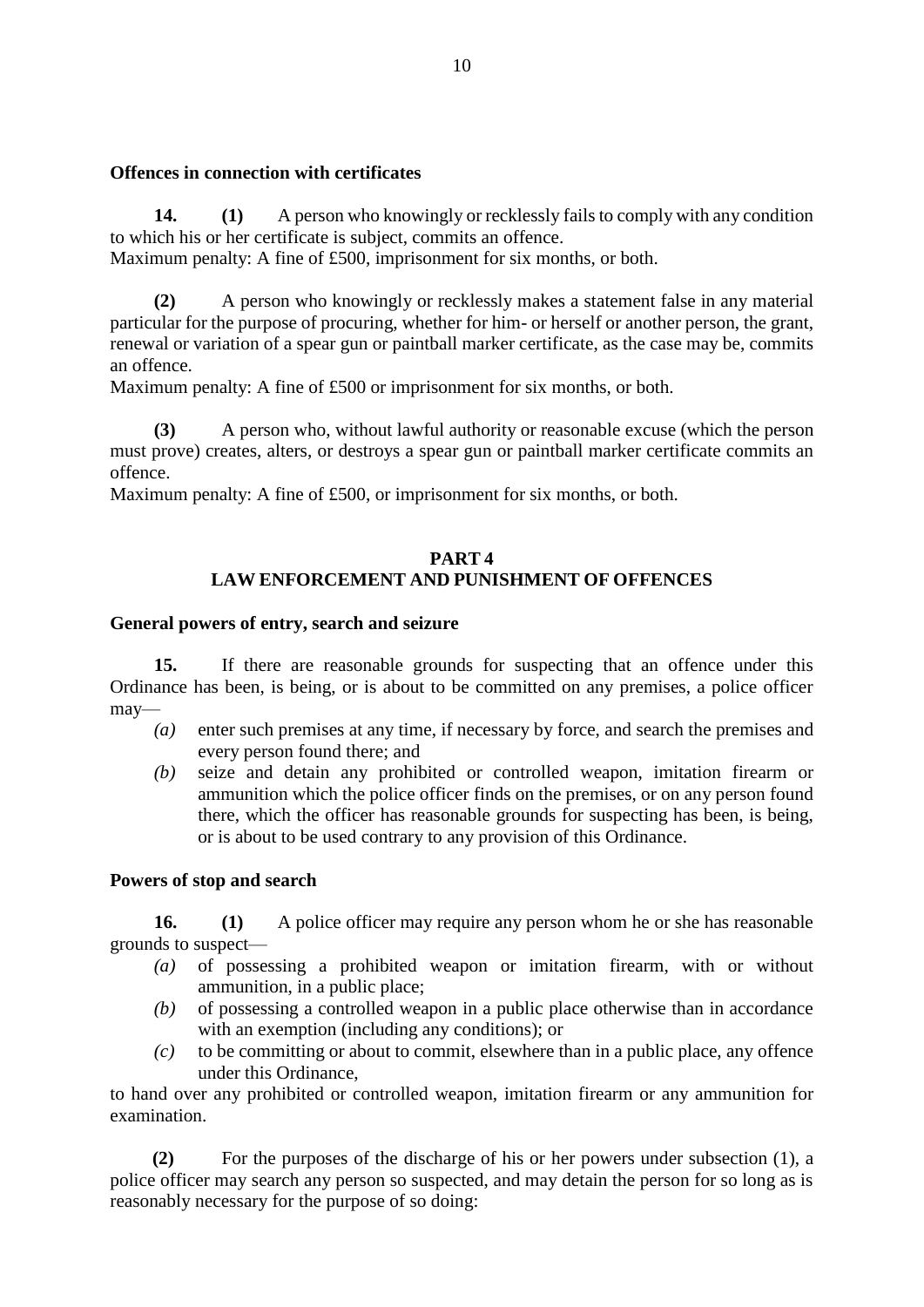Provided that no female person is to be searched other than by a female police officer, and no male person is to be searched other than by a male police officer.

**(3)** If a police officer has reasonable grounds to suspect that there is a prohibited weapon in any vehicle which is in a public place, or that a vehicle is being or is about to be used in the commission of an offence under this Ordinance, the officer may search the vehicle and for that purpose require the person driving or in control of it to stop it.

**(4)** For the purpose of exercising any of the powers conferred by this section, a police officer may enter any premises, including any private premises, without giving prior notice to the owner or occupier thereof.

**(5)** A person who fails to comply with any requirement, request, instruction or direction lawfully given by a police officer under this section commits an offence. Maximum Penalty: A fine of £300 or imprisonment for 3 months, or both.

#### **Production of written permission or certificate**

**17. (1)** A police officer may require from any person whom the officer believes to be in possession of a prohibited or controlled weapon or ammunition to which this Ordinance applies, the production of the written permission or certificate for the prohibited or controlled weapon or ammunition.

- **(2)** If a person fails—
- *(a)* to produce the written permission or certificate when required to do so under subsection  $(1)$ ;
- *(b)* to permit the police officer to examine any written permission or certificate produced; or
- *(c)* to show that the person is entitled by virtue of this Ordinance to have a prohibited or controlled weapon or ammunition in his or her possession without holding a written permission or certificate,

the police officer may seize and detain any prohibited or controlled weapon or ammunition in the possession of that person and may require that person to declare to the officer immediately the person's name and address.

**(3)** A person required pursuant to subsection (2) to declare his or her name and address who refuses to declare it, or who declares a false name or a false address, commits an offence.

Maximum Penalty: A fine of £300 or imprisonment for 3 months, or both.

#### **Firearms about to be exported**

**18. (1)** A police officer or a customs officer may search for and seize any firearm or ammunition which the officer has reason to believe is about to be unlawfully exported from Ascension, and may board any aircraft, ship, vessel or other conveyance for that purpose.

**(2)** The master of a ship or pilot of an aircraft, and any other person who has the control or custody of any firearm or ammunition in course of transit for exportation must, on demand by a police officer or a customs officer—

*(a)* allow the officer all reasonable facilities for the examination and inspection of the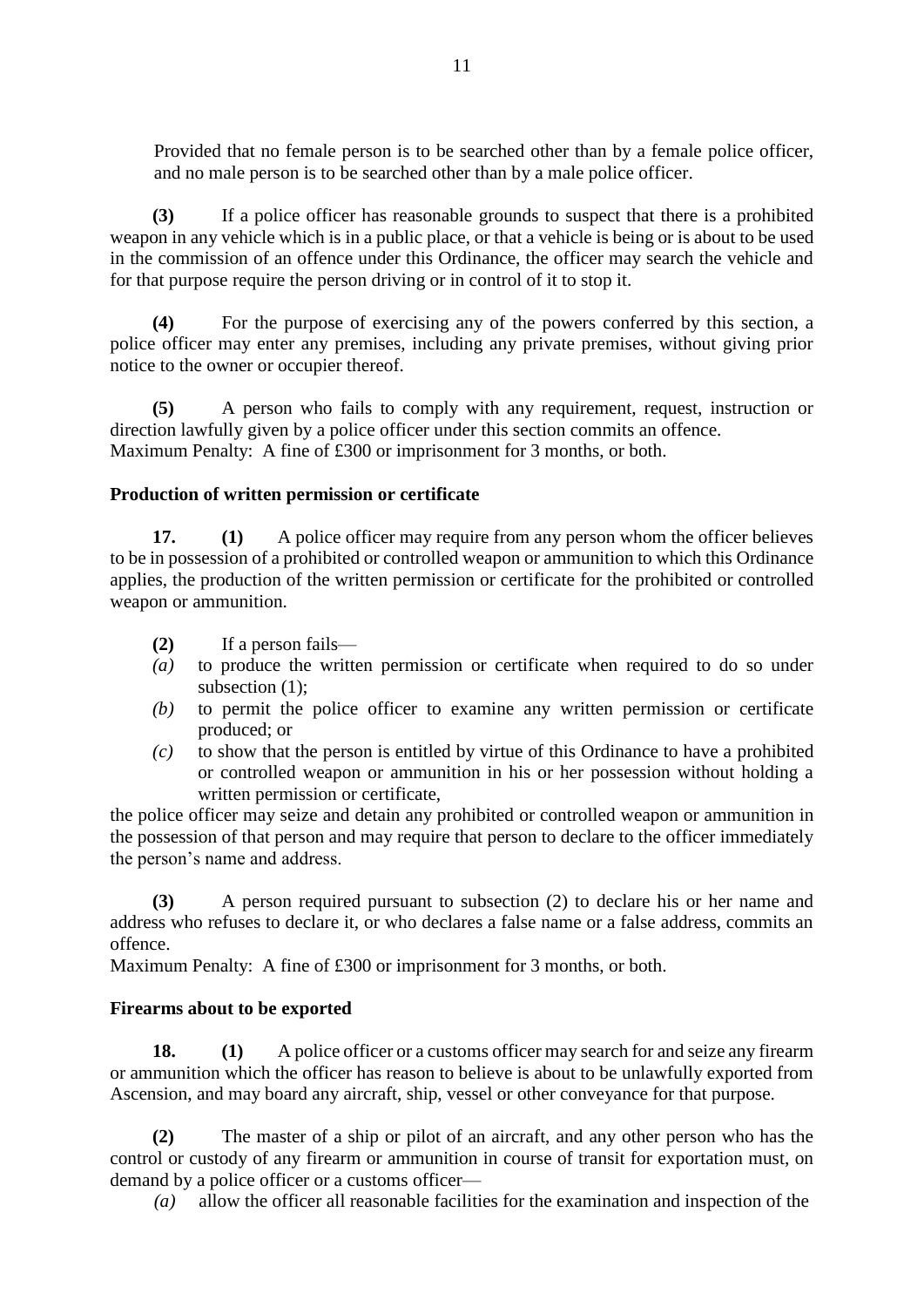firearm or ammunition; and

*(b)* produce all documents in his or her possession relating thereto.

**(3)** A person who fails to comply with subsection (2), or who otherwise obstructs a police officer or a customs officer lawfully acting in the execution of his or her duty under this section commits an offence.

Maximum Penalty: A fine of £300 or imprisonment for 3 months, or both, for each firearm or parcel of ammunition in respect of which the offence is committed.

#### **Prosecution and punishment of offences**

**19. (1)** Apart from an offence which is declared by this Ordinance to be triable only on indictment—

- *(a)* an offence under this Ordinance for which the maximum penalty is imprisonment for 3 years or more is triable either on indictment or summarily;
- *(b)* all other offences are triable summarily only;
- *(c)* the limits on sentencing in section 17 of the Magistrates' Court (Ascension) Ordinance, 1968, do not apply on a summary conviction under this Ordinance.

**(2)** If the Magistrates' Court or a judge or a jury is not satisfied that a defendant charged with an offence under this Ordinance is guilty of that offence, but is guilty of another offence under this Ordinance which has not been charged, the defendant may be convicted of that other offence and punished accordingly.

#### **Court's powers on conviction**

.

**20. (1)** If a person is convicted of an offence under this Ordinance, the court by or before which the person is convicted may—

- *(a)* make any order as to the forfeiture or disposal of any prohibited or controlled weapon, imitation firearm or ammunition to which the offence relates;
- *(b)* vary or revoke any extant spear gun or paintball marker certificate that the person holds;
- *(c)* order that the person be prohibited from being granted a spear gun and / or paintball marker certificate for such period as the court considers fit in all the circumstances of the case.

**(2)** A police officer may seize and detain any prohibited or controlled weapon, imitation firearm or ammunition, or any spear gun or paintball marker certificate, which could be the subject of an order under subsection (1).

**(3)** A decision by a court to vary or revoke a spear gun or paintball marker certificate, as the case may be, does not give rise to a right of appeal to the Administrator.

#### **PART 5 MISCELLANEOUS PROVISIONS**

**Service of notices**